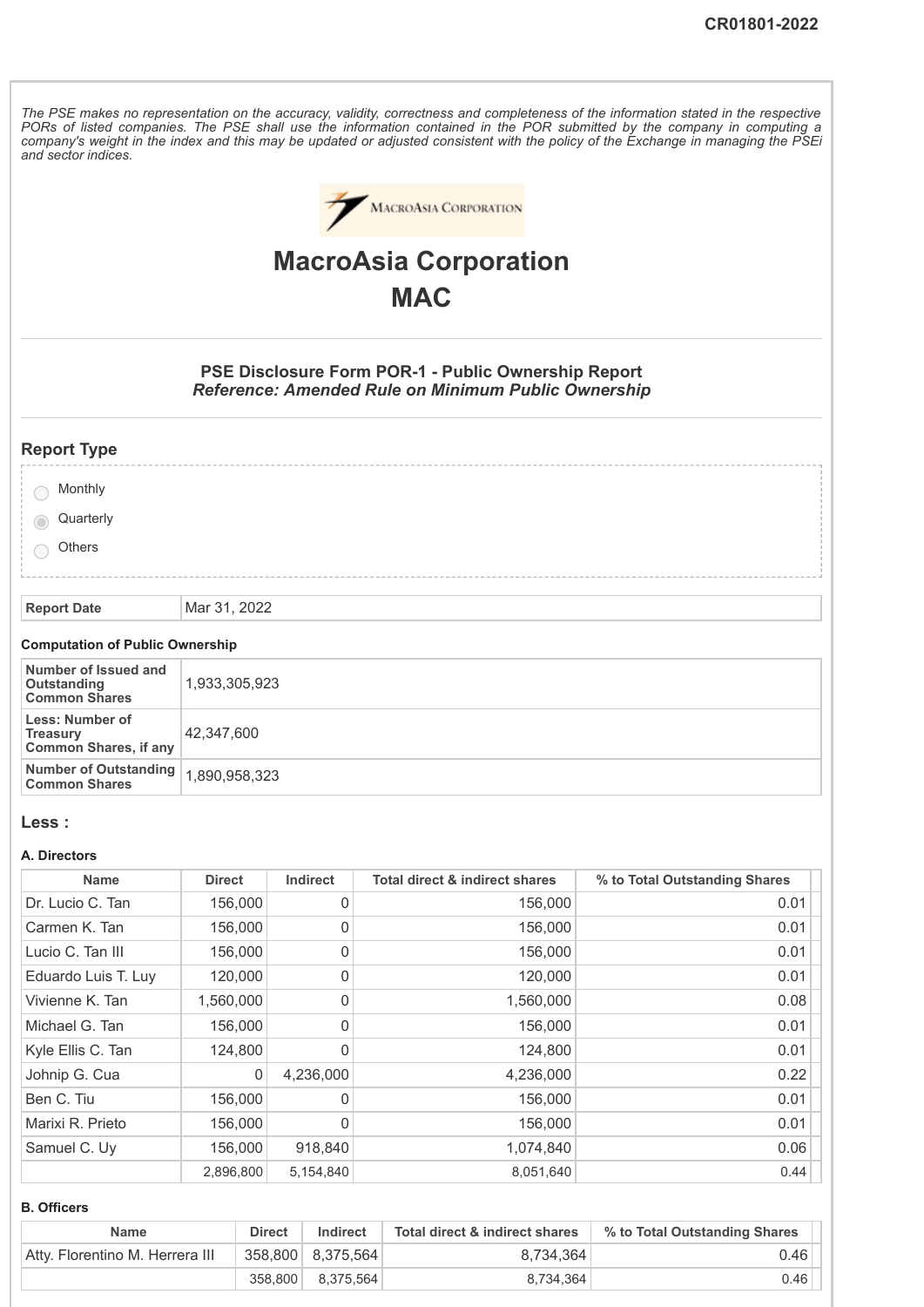#### **C. Principal/Substantial Stockholders**

| <b>Name</b> | <b>Direct</b> | Indirect | Total direct & indirect shares | % to Total Outstanding Shares |
|-------------|---------------|----------|--------------------------------|-------------------------------|
|             |               |          |                                |                               |
|             |               |          |                                |                               |

## **D. Affiliates**

| <b>Name</b>                            | <b>Direct</b> | Indirect    | <b>Total direct &amp; indirect</b><br>shares | % to Total Outstanding<br><b>Shares</b> |
|----------------------------------------|---------------|-------------|----------------------------------------------|-----------------------------------------|
| Baguio Gold Holdings Corp.             | 137,280,000   | $\Omega$    | 137,280,000                                  | 7.26                                    |
| Conway Equities, Inc.                  | 132,771,600   | 0           | 132,771,600                                  | 7.02                                    |
| Pan Asia Securities Corp.              | 111,958,302   | $\mathbf 0$ | 111,958,302                                  | 5.92                                    |
| Solar Holdings Corp.                   | 92,040,000    | 0           | 92,040,000                                   | 4.87                                    |
| Dragonstar Management Corp             | 83,850,000    | 0           | 83,850,000                                   | 4.43                                    |
| Profound Holdings, Inc.                | 74,100,000    | $\mathbf 0$ | 74,100,000                                   | 3.92                                    |
| Excel Ventures, Inc.                   | 73,951,800    | 0           | 73,951,800                                   | 3.91                                    |
| <b>Bigearth Equities Corporation</b>   | 72,540,000    | $\mathsf 0$ | 72,540,000                                   | 3.84                                    |
| Palomino Ventures, Inc.                | 45,084,000    | $\mathbf 0$ | 45,084,000                                   | 2.38                                    |
| Primeline Realty, Inc                  | 39,000,000    | 0           | 39,000,000                                   | 2.06                                    |
| Artisan Merchandising Corp             | 39,000,000    | $\mathbf 0$ | 39,000,000                                   | 2.06                                    |
| <b>Golden Path Realty Corporation</b>  | 39,000,000    | 0           | 39,000,000                                   | 2.06                                    |
| Clipper 8 Realty & Development<br>Corp | 39,000,000    | 0           | 39,000,000                                   | 2.06                                    |
| Absolute Holdings & Equities, Inc      | 39,000,000    | $\mathbf 0$ | 39,000,000                                   | 2.06                                    |
| <b>Caravan Holdings Corporation</b>    | 39,000,000    | 0           | 39,000,000                                   | 2.06                                    |
| <b>Quality Holdings Inc</b>            | 39,000,000    | 0           | 39,000,000                                   | 2.06                                    |
| Sunway Equities inc                    | 35,053,200    | $\mathsf 0$ | 35,053,200                                   | 1.85                                    |
| Infinity Equities Incorporated         | 34,320,000    | 0           | 34,320,000                                   | 1.81                                    |
| <b>Bestview Development Corp</b>       | 34,320,000    | 0           | 34,320,000                                   | 1.81                                    |
| <b>Basic Options Inc</b>               | 34,320,000    | 0           | 34,320,000                                   | 1.81                                    |
| <b>Winsor Merchandising Corp</b>       | 34,320,000    | $\mathsf 0$ | 34,320,000                                   | 1.81                                    |
| Prima Equities & Investments Corp      | 34,320,000    | 0           | 34,320,000                                   | 1.81                                    |
| Legacy Holdings Inc                    | 34,320,000    | 0           | 34,320,000                                   | 1.81                                    |
| Kinston Realty & Development Corp      | 34,320,000    | $\mathsf 0$ | 34,320,000                                   | 1.81                                    |
| <b>Wonderoad Corporation</b>           | 12,500,000    | 0           | 12,500,000                                   | 0.66                                    |
|                                        | 1,384,368,902 | $\mathbf 0$ | 1,384,368,902                                | 73.15                                   |

# **E. Government**

| <b>Name</b> | <b>Direct</b> | Indirect | Total direct & indirect shares | % to Total Outstanding Shares |
|-------------|---------------|----------|--------------------------------|-------------------------------|
|             |               |          |                                |                               |
|             |               |          |                                |                               |

## **F. Banks**

| <b>Name</b> | <b>Direct</b> | Indirect | Total direct & indirect shares | % to Total Outstanding Shares |
|-------------|---------------|----------|--------------------------------|-------------------------------|
|             |               |          |                                |                               |
|             |               |          |                                |                               |

# **G. Employees**

| <b>Name</b> | <b>Direct</b> | Indirect | Total direct & indirect shares | % to Total Outstanding Shares |
|-------------|---------------|----------|--------------------------------|-------------------------------|
|             |               |          |                                |                               |
|             |               |          |                                |                               |

# **H. Lock-Up Shares**

| <b>Name</b> | <b>Direct</b> | Indirect | Total direct & indirect shares | % to Total Outstanding Shares |
|-------------|---------------|----------|--------------------------------|-------------------------------|
|             |               |          |                                |                               |
|             |               |          |                                |                               |

# **I. Others**

| _____ |        |                                |                               |
|-------|--------|--------------------------------|-------------------------------|
| Name  | Direct | Total direct & indirect shares | % to Total Outstanding Shares |